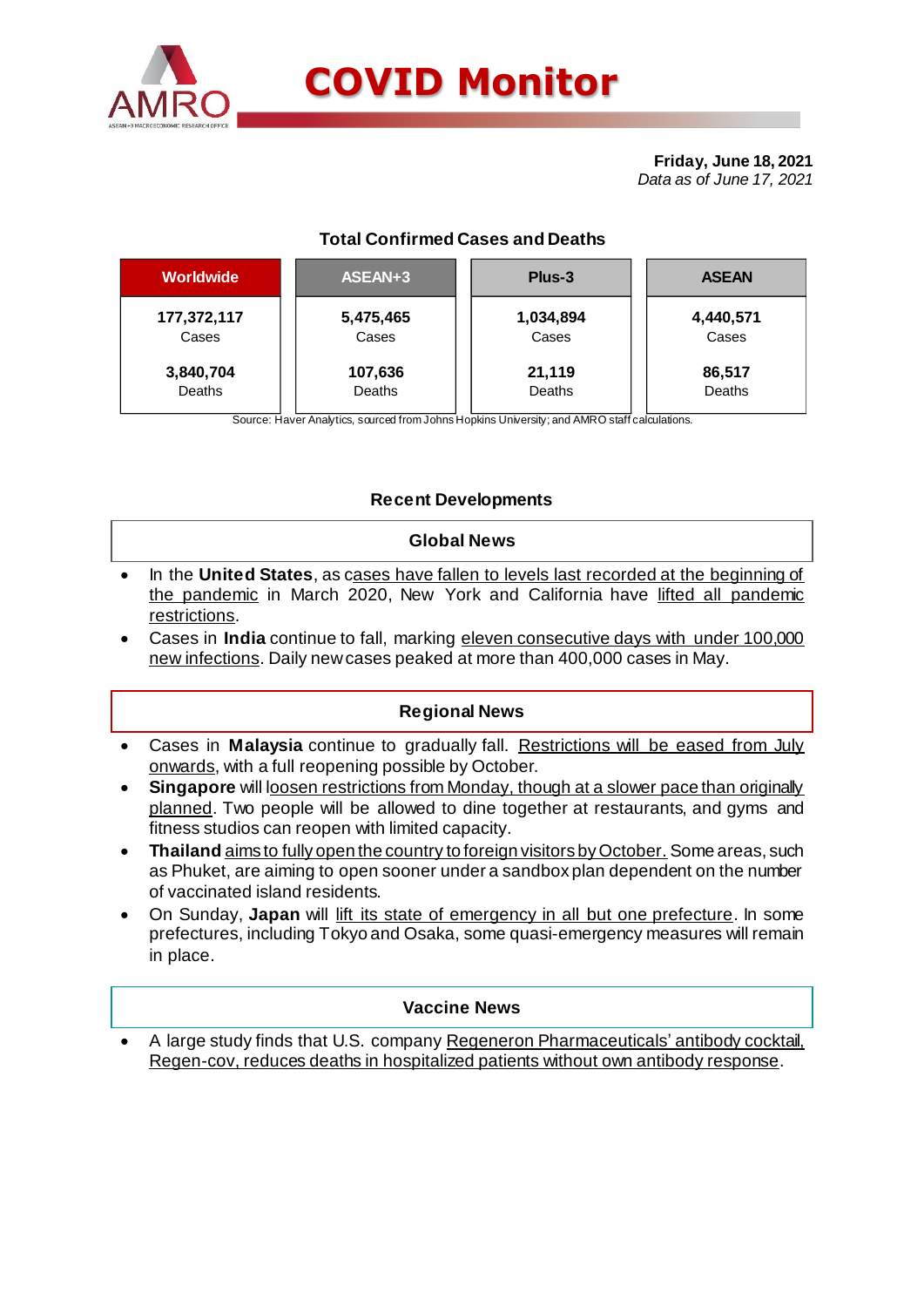| <b>Economy</b>           | <b>Total Cases</b><br>(000) | <b>Cases per 1M</b><br><b>Population</b> | New Cases <sup>1</sup> | New Cases <sup>1</sup><br>since $2020^2$ | <b>New Cases</b><br>per 1M Pop. <sup>1</sup> | <b>ANew</b><br>$\text{Case} \mathsf{s}^1$ | $\Delta\%$ New<br>$\text{Case} \text{s}^1$ | <b>Total</b><br><b>Deaths</b> | <b>New</b><br>Deaths <sup>1</sup> | <b>Fatality</b><br>Rate (%) |
|--------------------------|-----------------------------|------------------------------------------|------------------------|------------------------------------------|----------------------------------------------|-------------------------------------------|--------------------------------------------|-------------------------------|-----------------------------------|-----------------------------|
| Global                   | 177,372                     |                                          | 357,744                |                                          |                                              | $-27,668$                                 | 0.2                                        | 3,840,704                     | 9,614                             | 2.2                         |
| ASEAN+3                  | 5,475                       |                                          | 27,493                 |                                          |                                              | 1,332                                     | 0.5                                        | 107,636                       | 509                               | 2.0                         |
| Plus-3                   | 1,035                       |                                          | 2,064                  |                                          |                                              | $-628$                                    | 0.2                                        | 21,119                        | 60                                | 2.0                         |
| <b>ASEAN</b>             | 4,441                       |                                          | 25,429                 |                                          |                                              | 1,960                                     | 0.6                                        | 86,517                        | 449                               | 1.9                         |
|                          |                             |                                          |                        |                                          |                                              |                                           |                                            |                               |                                   |                             |
| China                    | 92                          | 65                                       | 25                     |                                          | $\overline{0}$                               | 1                                         | 0.0                                        | 4,636                         | $\Omega$                          | 5.1                         |
| Hong Kong, China         | 12                          | 1,556                                    | 1                      |                                          | $\overline{0}$                               | $-3$                                      | 0.0                                        | 210                           | $\mathbf 0$                       | 1.8                         |
| Japan                    | 781                         | 6,212                                    | 1,555                  |                                          | 12                                           | $-537$                                    | 0.2                                        | 14,277                        | 58                                | 1.8                         |
| Korea                    | 150                         | 2,886                                    | 483                    |                                          | 9                                            | $-90$                                     | 0.3                                        | 1,996                         | 2                                 | 1.3                         |
|                          |                             |                                          |                        |                                          |                                              |                                           |                                            |                               |                                   |                             |
| Indonesia                | 1,950                       | 7,227                                    | 9,191                  |                                          | 34                                           | 2,217                                     | 0.5                                        | 53,753                        | 197                               | 2.8                         |
| Malaysia                 | 679                         | 20,432                                   | 5,600                  |                                          | 169                                          | $-712$                                    | 0.9                                        | 4,202                         | 74                                | 0.6                         |
| Philippines              | 1,339                       | 12,172                                   | 6,539                  |                                          | 59                                           | $-3$                                      | 0.5                                        | 23,276                        | 138                               | 1.7                         |
| Singapore                | 62                          | 10,938                                   | 19                     |                                          | 3                                            | 6                                         | 0.0                                        | 34                            | $\Omega$                          | 0.1                         |
| Thailand                 | 208                         | 3,054                                    | 2,884                  |                                          | 42                                           | 285                                       | 1.5                                        | 1,555                         | 26                                | 0.7                         |
|                          |                             |                                          |                        |                                          |                                              |                                           |                                            |                               |                                   |                             |
| <b>Brunei Darussalam</b> | 0.25                        | 554                                      | $\mathbf 0$            | A.                                       | $\overline{1}$                               | $\Omega$                                  | 0.1                                        | 3                             | $\Omega$                          | 1.2                         |
| Cambodia                 | 40.78                       | 2,436                                    | 588                    |                                          | 35                                           | $-52$                                     | 1.5                                        | 380                           | 11                                | 0.9                         |
| Lao PDR                  | 2.03                        | 280                                      | 8                      |                                          | $\overline{1}$                               | 4                                         | 0.4                                        | 3                             | $\Omega$                          | 0.1                         |
| Myanmar                  | 146.77                      | 2,750                                    | 270                    |                                          | 5                                            | 137                                       | 0.2                                        | 3,250                         | 2                                 | 2.2                         |
| Vietnam                  | 12.15                       | 126                                      | 331                    |                                          | 3                                            | 78                                        | 3.1                                        | 61                            | 1                                 | 0.5                         |
|                          |                             |                                          |                        |                                          |                                              |                                           |                                            |                               |                                   |                             |
| Australia                | 30                          | 1,167                                    | 12                     |                                          | $\Omega$                                     | $-1$                                      | 0.0                                        | 910                           | $\Omega$                          | 3.0                         |
| Brazil                   | 17,703                      | 83,749                                   | 70,237                 |                                          | 332                                          | 12,023                                    | 0.4                                        | 496.004                       | 1,998                             | 2.8                         |
| France                   | 5,863                       | 90,210                                   | 2,485                  |                                          | 38                                           | $-2,296$                                  | 0.0                                        | 109.741                       | 49                                | 1.9                         |
| Germany                  | 3,728                       | 44.924                                   | 1,293                  |                                          | 16                                           | $-1,125$                                  | 0.0                                        | 90.277                        | 83                                | 2.4                         |
| India                    | 29,763                      | 21,732                                   | 69,710                 |                                          | 51                                           | $-30,358$                                 | 0.2                                        | 381.903                       | 2,689                             | 1.3                         |
| <b>United Kingdom</b>    | 4,617                       | 68,644                                   | 10,519                 |                                          | 156                                          | 4,360                                     | 0.2                                        | 128,209                       | 49                                | 2.8                         |
| <b>United States</b>     | 33,357                      | 100,761                                  | 11,719                 |                                          | 35                                           | $-2,528$                                  | 1.2                                        | 598,224                       | 249                               | 1.8                         |

### **ASEAN+3 and Selected Economies: Confirmed COVID-19 Cases and Deaths**

Source: Haver Analytics, sourced from Johns Hopkins University; and AMRO staff calculations.

1/ Values show the 7-day average.

2/ Since January 31, 2020.

# **ASEAN+3 and Selected Economies: Total Vaccines Administered**

# **ASEAN+3 and Selected Economies: Vaccinations and Aspired Population Coverage**





Source: Haver Analytics, sourced from Our World in Data; and AMRO staff calculations.

Note: Single vaccination doses only. This does not measure the number of people vaccinated, as two doses are required with most av ailable vaccines. Data is reported at irregular interv als; numbers show latest available.

Sources: Our World in Data via Haver Analytics; various media sources; Economist Intelligence Unit; and AMRO staff estimates and calculations. Note: Percent of population vaccinated shows total administered doses divided by two to ref lect the two-dose regime of most vaccines—it does not necessarily reflect the actual number of fully vaccinated people. Aspired 2021 targets and completion dates of widespread vaccination are goals, forecasts, or estimates.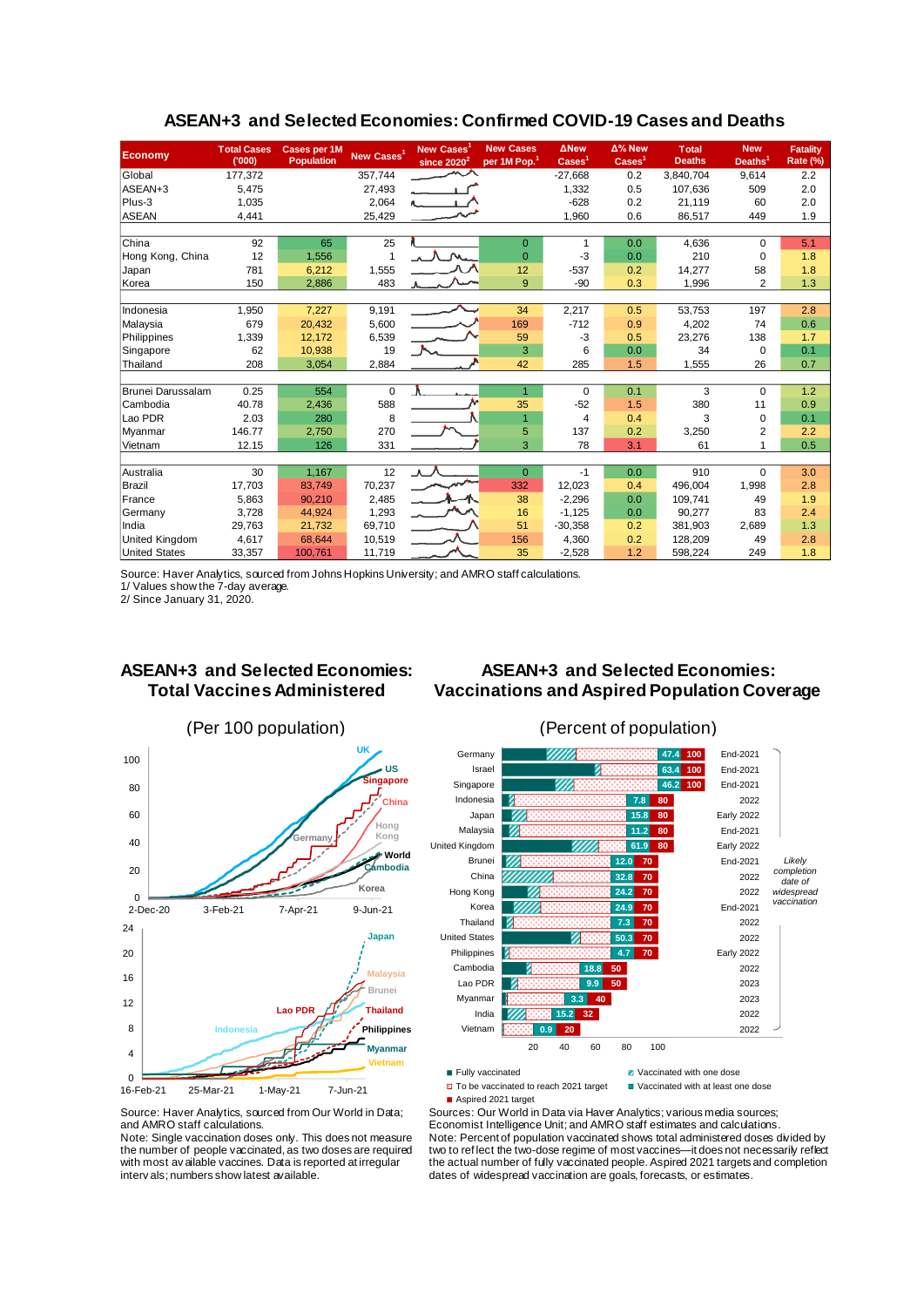

Source: Haver Analytics, sourced from Johns Hopkins University; and AMRO staff calculations.



Source: Haver Analytics, sourced from Johns Hopkins University; and AMRO staff calculations.

3